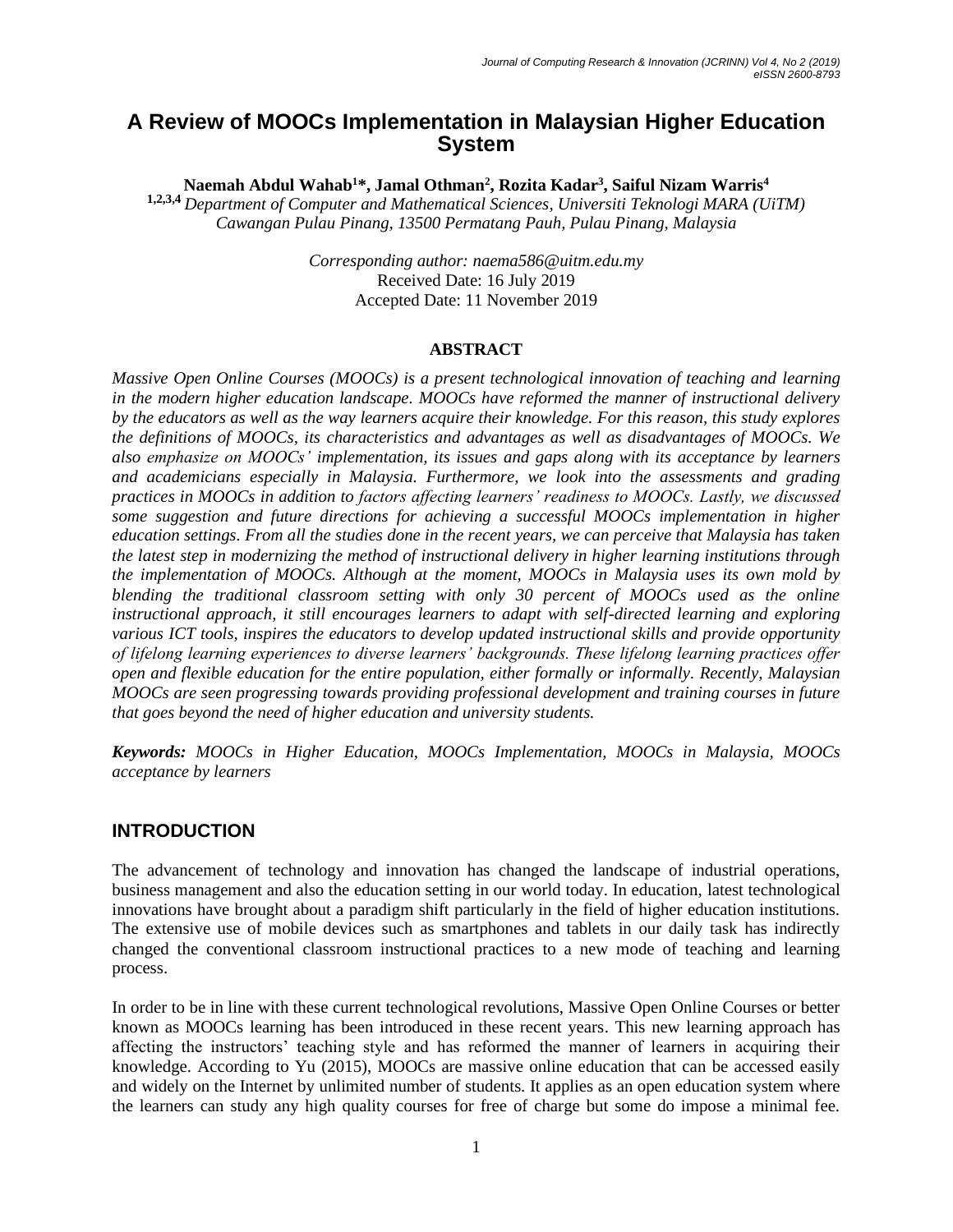Since MOOCs uses online mode, learners are flexible to learn their interested courses without the time and place restrictions.

This novel education setting that offers the learners to learn outside the "boundaries of learning institutions" according to Nordin et al. (2015), has attracted learners from diverse backgrounds, ranging from people working in the industries, to people who work from home such as housewives and from various ages as well as from different generations. Al-Atabi and Deboer (2014) stated that early MOOCs have only focuses on teaching technical skills for engineering and computer science courses, since researchers and instructors are still in doubt of teaching critical thinking, problem solving, communication and entrepreneurship using these new method.

However, at present, MOOCs have become a new educational trending namely because of a few reasons as stated by Fesol and Salam (2016), Mansor et al. (2015) as well as Al-Atabi and Deboer (2014). MOOCs are able to cater the growing numbers of world population seeking for higher education that is no longer able to accommodate by the existing physical universities and higher education institutions. The next reason for the emergence of MOOCs is the development of broadband technology that allows Internet and information to be accessed easily and reliably has transformed the traditional approaches of teaching and learning process. MOOCs covers all the technical and non-technical courses, mostly free of charge or with a minimal cost, it is open virtually for anyone to be enrolled, thus it provide a platform for potential learners to experience a quality education at their own pace and time.

Ever since 2015, Wahid et al. (2015) mentioned about MOOCs acceptance and implementation in various universities around the world with its infrastructure has been provided and outsourced to private companies. Nevertheless, in Malaysia, MOOCs does not duplicate the established global models done in their higher institutions, but their implementation are in line with several important Malaysian National Plans as claimed by Mansor et al. (2015) in their study.

## **MASSIVE OPEN ONLINE COURSES (MOOCs)**

MOOCs structures still maintain the same as the traditional classroom courses provided by the higher education institutions. Learners listen to lectures, learning materials are provided for reading and assessments are given to measure their understanding, learning progress and to see their performance. However, as compared to the conventional classroom settings, MOOCs teaching and learning processes are done entirely using online mode.

MOOCs are delivered via OpenLearning.com, an online learning platform based in Sydney, Australia, created by dedicated expertise with inspiringly fresh ideas to engage students with meaningful learning experiences. As stated by Al-Atabi and Deboer (2014), this platform offers learners with numerous social media features such as online forums, progress bar, karma points and badges, online team recruitments, online team project tracking or course milestone and many more.

#### **Characteristics of MOOCs**

MOOCs contain some common features. It is named as massive due to the number of participants that can join the online courses are unlimited. Other than that, it provides an open education platform for any learners to access, learn and comment on the courses they have enrolled. Most of the courses offered are free of charge; however, according to Gamage et al. (2015), some MOOCs are charging a minimal cost for issuing credentials and certification. They also added that learning materials are usually in the form of short videos, assessments such as online quizzes and peer base or self-assignments as well as discussion with instructor and peers via online forums are some of the pedagogical approaches applied in MOOCs.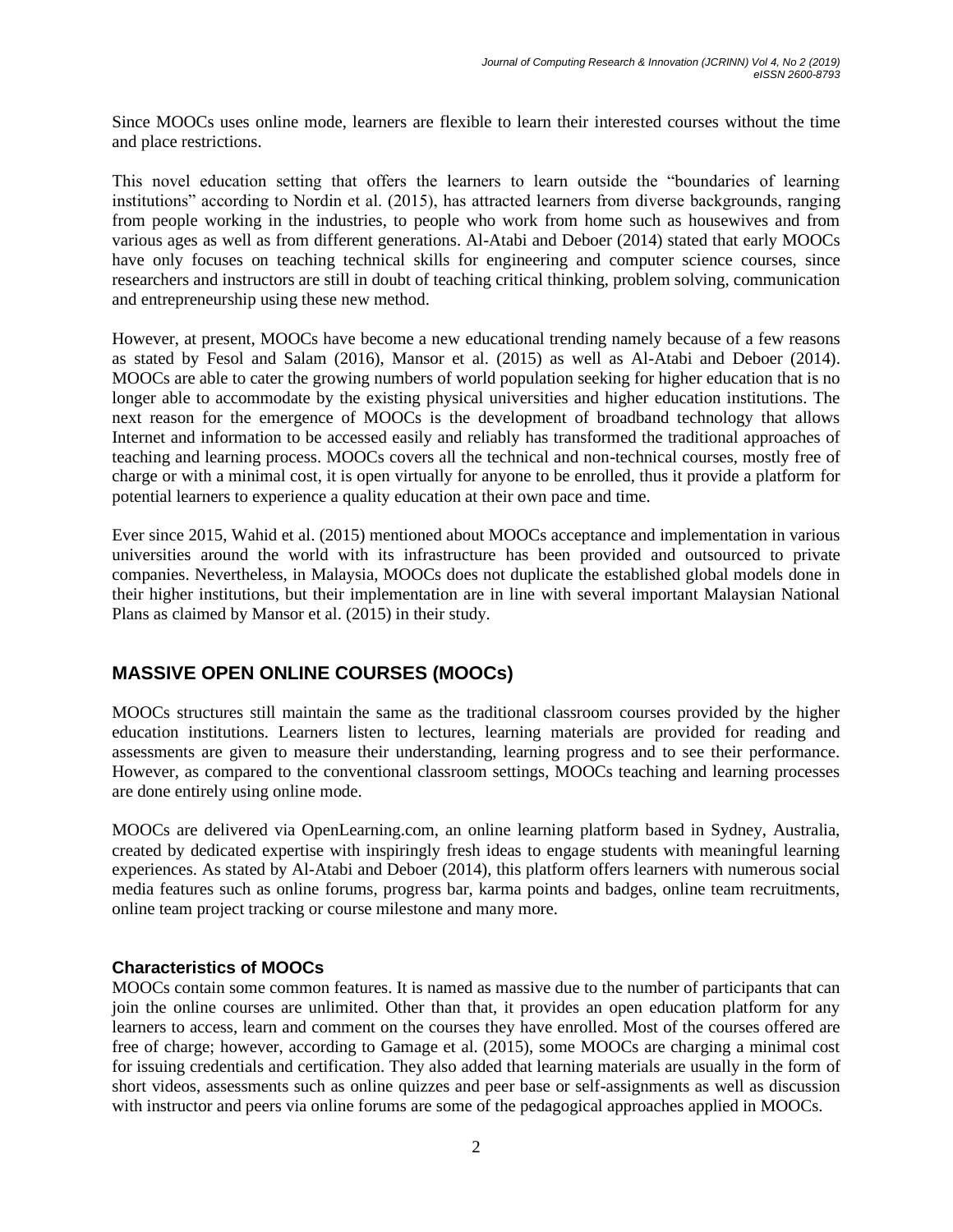Additionally, MOOCs also hold several special characteristics. One of the characteristic mentioned in Abedi and Beikverdi (2012) study is its content. The learning materials are pre-recorded video of lectures along with interactive lecture notes and e-books. The next distinctive feature will be about the assessment datelines. MOOCs still set datelines for their assessment given; however, they have multiple datelines. Although, the learning material of MOOCs are available at all times and learners are given the flexibility to learn at their own pace and time, yet, those who wish to obtain marks are required to submit their assignments and follow the stipulated deadline. Upon scoring beyond certain threshold, certificates of accomplishments are delivered through email to the corresponding student. This is the third special characteristic of MOOCs.

Lastly, the final feature of MOOCs is its grading system. Usually, for multiple choice questions, the grading is done automatically by the system. Nevertheless in assessments that are abstract and require human grading, instructors use peer-grading or self-grading system to evaluate MOOCs participants.

#### **Advantages and Disadvantages of MOOCs**

Massive Open Online Courses brings advantages as well as disadvantages to instructors and its learners. Among the advantages of MOOCs outlined by a few earlier researches and recent studies are stimulating digital literacy, promoting global connection and open education, supporting constructive online interaction and knowledge sharing as well as inspiring universal learning and lifelong education. Conversely, MOOCs also possesses several drawbacks such as incompatibility to students who cannot learn independently, quality assurance issues, missing of humanistic and students' personalization, timeconsuming production of learning resources and integrity issue in certification. Each point will be discussed further in the next sub-topics.

#### **Advantages of MOOCs**

This new technology innovation through MOOCs to attract the new generation of learners brings many benefits and advantages. From the perspective of learners, firstly, MOOCs inspire digital literacy to its participants. According to Viswanathan (2012), learning informally through e-learning modules, online videos, webinars, podcasts, whilst participating discussion with instructors and peers via online forums or social networks will indirectly encourage a student-centred learning approach. This fits the goals of higher education reform to promote a network of individualized and independent learning as mentioned in a study by Yu (2015). In addition, learners all across the world get connected through the MOOCs and are not constrained by a specific instructor or course syllabus and even by a particular higher institution as mentioned by Abedi and Beikverdi (2012). They are flexible to choose their own learning time within the MOOC release cycle without any fixed curriculum timetable and they are able to view repetitively the learning materials or animated video lectures according to their own pace. All these online learning are so convenient and attracted the young generation of knowledge seekers as it can be done using their mobile devices.

Furthermore, Yu (2015) said that MOOCs support positive online interaction and knowledge sharing among the peers and instructors. Online discussion helps the learners to exchange their ideas, share their knowledge and solve their own or other people's problem. This feature provided by MOOCs platform not only widens the viewpoint of the learners, but also encourage the students to sharpen their thinking and communication skills towards a learning-based instructional method. Finally, Yu (2015) also added that MOOCs inspire universal learning and lifelong education by opening opportunities for potential learners from diverse backgrounds such as graduates seeking for additional knowledge, working people, housewives and disabled people to acquire knowledge in a flexible way at their own pace and from their own place.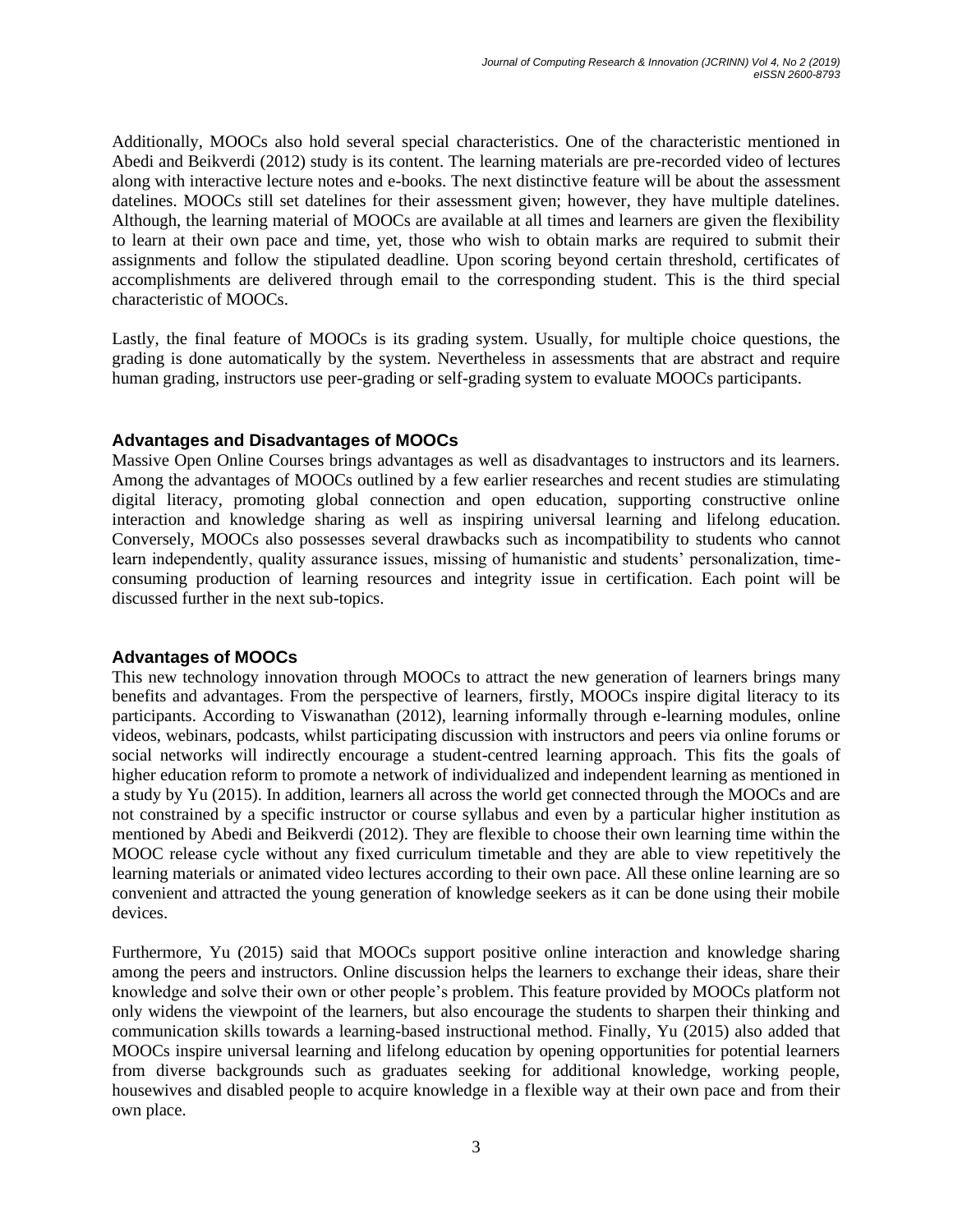On the contrary, from the perspective of educators, MOOCs have several benefits. Yu (2015) stated in his study that MOOCs are a paradigm shift for an innovative educational transformation to increase the standard of teaching profession. Educators and higher education institutions will become more competitive and will make best effort to provide higher quality education to its prospective students. Academician will start producing high-quality learning materials, revise and reflect their instructional methods as well as improve their innovation in educational tool in order to create high-quality courses for their higher institutions. This will diminish the gap between educators and learners in adapting to the current technological changes as well as generation differences.

On top of that, although the processes of constructing high-quality teaching resources are timeconsuming, but once it is produced, educators are free from heavy repetitive explanations of their lectures, thus they can dedicate their time more on responding to students enquiries and improving their teaching methods effectively. Moreover, MOOCs teaching content can be interestingly delivered via a short animated or live action video of less than 10 minutes as well as providing additional links to other related videos for a particular topic. These new instructional tools are able to free up the constraint of teaching hours in the traditional classroom settings. Therefore, educators will have more flexible time to focus on online discussion with their students that can further enhance learners' thinking skills, self-regulated learning and creativity.

### **Disadvantages of MOOCs**

On top of all the benefits and advantages mentioned earlier, MOOCs also possess some disadvantages or difficulties to its learners as well as the instructors. These matters are discussed in studies done by Yu (2015) as well as Nordin et al. (2015). MOOCs are ideal for self-directed learning; hence, it is necessary for the students especially the beginners to have a high level of independence in learning. Yet, if the students do not have a high degree of self-efficacy, then they will be not be able to complete the tasks given in MOOCs, and will be left with a mixed up feeling of disoriented and confused.

Next, according to Yu (2015), MOOCs faced with quality assurance issues. The nature of MOOCs that involves with a large-scale of learners with various learning style preferences, the lack of diversity in teaching techniques, the inadequate teaching materials, the ineffective assessment and tracking result method are some of the important factors that contribute to these issues. Subsequently, MOOCs are also lacking of active learning. In a study by Yu (2015), only a small percentage of 5% to 15% of students' enrolment have completed a course. This is due to the characteristic of MOOCs which encourage free and open learning.

The following disadvantage of MOOCs as mentioned by Yu (2015) is the missing of humanistic and students' personalization. Students will be lacking of teamwork and communication skills as a result of face to face activities absenteeism. Other than that, massive teaching approach in MOOCs has resulted in the loss of students' personalization which side-tracked from the law of education. Yu (2015) also added, another drawback of MOOCs is the time-consuming production of learning resources. This is because the instructors need to invest a lot of their time to design and produce the lecture videos, participate in online discussions and preparing the assessments. The final downside as mentioned again by Yu (2015) is the integrity issue in certification acknowledgment. Since there are no face to face interaction between the instructors and learners, it is hard to confirmed the learners who registered is the one taking all the assessment, getting all the credits and eligible for the certificate of recognition.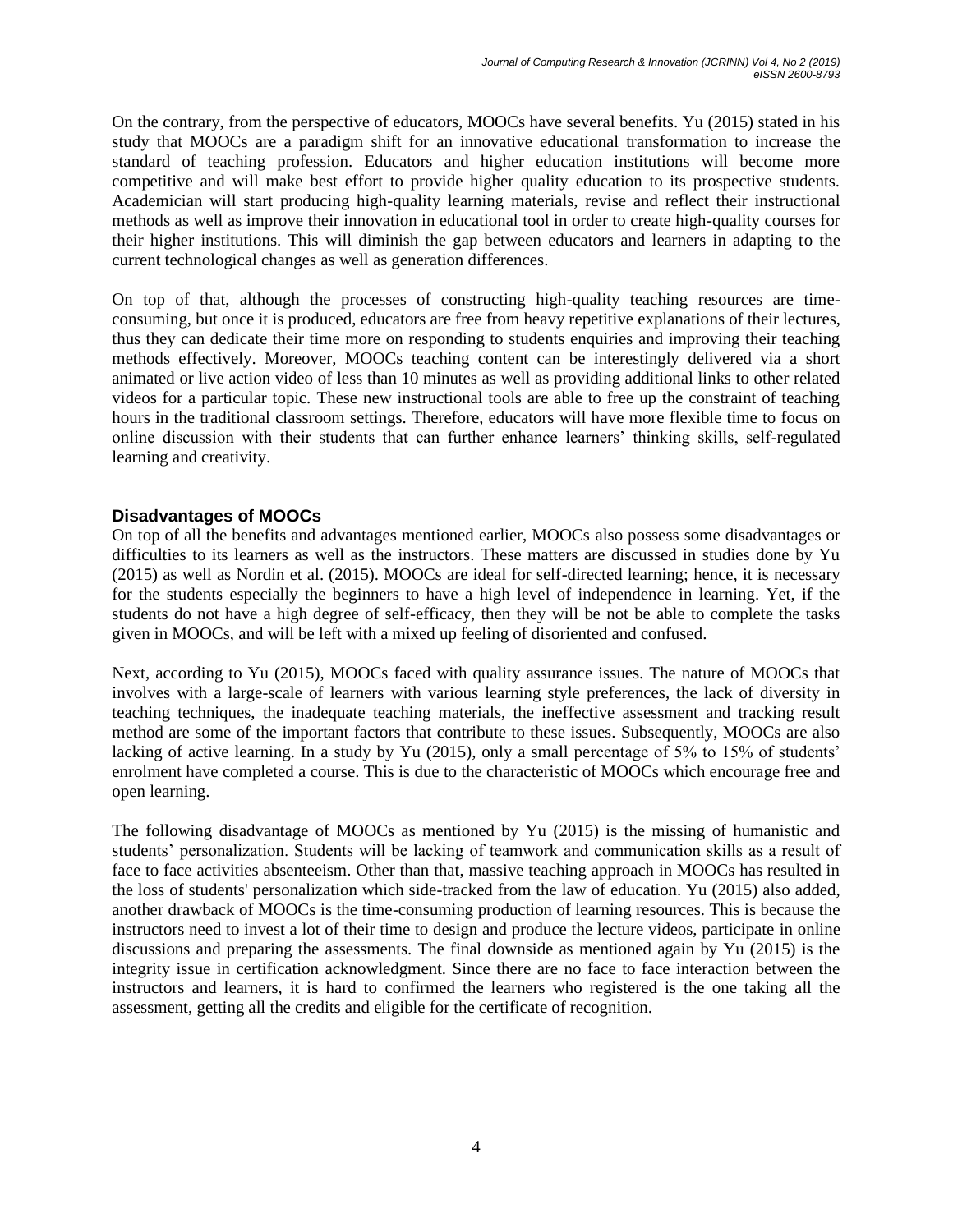## **Discussion**

In summary, we make a comparison of the advantages and disadvantages of MOOCs more clearly through the table below.

| Advantages                                                                | Disadvantages                                                    |
|---------------------------------------------------------------------------|------------------------------------------------------------------|
| Stimulating digital literacy                                              | Incompatibility to students<br>who<br>cannot learn independently |
| Promoting global connection and open<br>education                         | Quality assurance issues                                         |
| online<br>constructive<br>Supporting<br>interaction and knowledge sharing | Missing of humanistic and students'<br>personalization           |
| Inspiring universal learning and lifelong<br>education.                   | production<br>Time-consuming<br>∩f<br>learning resources         |
|                                                                           | Integrity issue in certification                                 |

Table 1 Comparison between Advantages and Disadvantages of MOOCs

# **PRACTICES OF MOOCs IN MALAYSIA**

In the end of year 2014, Malaysian Ministry of Education has outlined a blueprint called "Globalised Online Learning" aimed at enhancing the quality of education and expanding education via MOOCs as stated by Mansor et al. (2015). This blueprint is expected to bring three benefits to Malaysia which is promoting high degree of international collaboration and interaction, providing global exposure and access to Malaysia's expertise in niche areas and also opening opportunities to Malaysian institutions of higher learning to showcase their best programs and best field of research worldwide.

Mansor et al. (2015) added that infrastructures and info structures are more limited in many rural areas in Malaysia which ultimately leads to urban-rural divide. However, this issue has been recognized by Malaysian Government to be fixed under the Economic Transformation Programme (ETP) for digital landscape of "Communications Content and Infrastructure".

According to Mansor et al. (2015), in 2012, Malaysian Communications and Multimedia Commission (MCMC) exposed that almost two-third of the Malaysian population are Internet users. Mansor et al. (2015) also discussed the current status of ICT in Malaysia. The ICT resources in both public and private higher education institutions are modest. The use of technology in the teaching and learning process at public higher institutions are still limited although the level of ICT skill amongst its educators and learners are good. However, there are some open universities and public universities such as Universiti Sains Malaysia (USM) and Universiti Putra Malaysia (UPM) which offer Distance-Learning (ODL) programmes are taking advantage of ICT for their delivery system as well as the administration and operation of their university.

Malaysia MOOCs is initiated in 2014 by Ministry of Education Malaysia (MOE) in collaboration with four public universities, Universiti Kebangsaan Malaysia (UKM), Universiti Putra Malaysia (UPM), Universiti Teknologi MARA (UiTM) and Universiti Malaysia Sarawak (UNIMAS) as mentioned by Nordin et al. (2015). These universities executed a pilot study on foundation courses for undergraduate students by developing four MOOCs for courses on Ethnic Relations, Asia and Islamic Civilisation, Introduction to Computer and Introduction to Entrepreneurship. These four courses were carried out using blended learning with 30 percent of the course was done via MOOCs while the remaining percentage was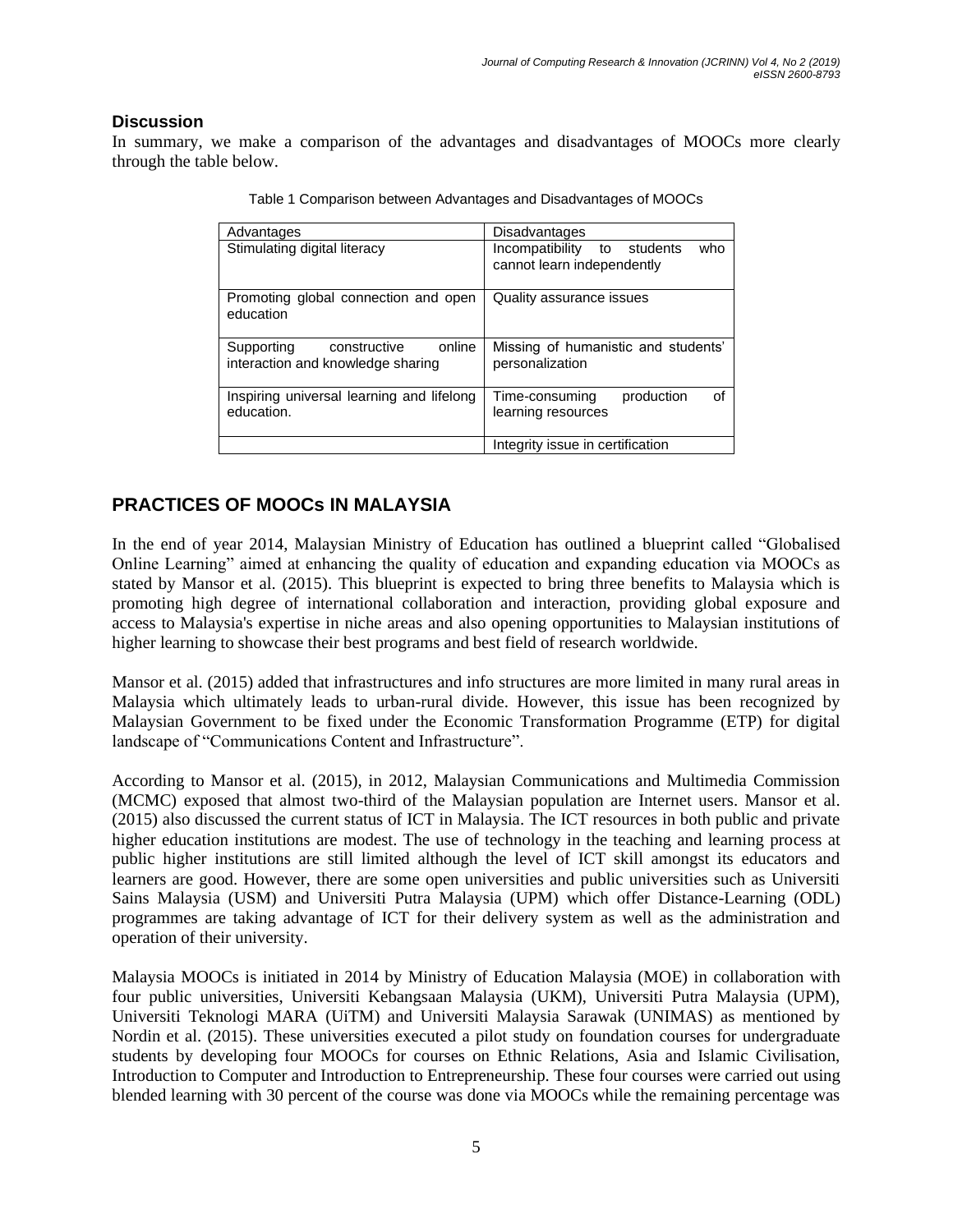completed using any instructional method favoured by the course instructors. For all the MOOCs conducted by the respective universities, all of them have chosen OpenLearning.com platform for its implementation.

MOOCs participants are different outside and within Malaysia. In a study conducted by Mansor et al. (2015), almost half percentage of the registered learners of MOOCs outside Malaysia comes from working adults who wishes to increase knowledge for the purpose of professional development and career. Conversely, in Malaysia, most of the registered MOOCs participants are from full-time students. This might be because MOOCs approach in Malaysia aims to apply the use of online learning as a blended pedagogical in higher institutions level.

### **MOOCs Issues and Gaps in Malaysia**

There are several concerns and gaps need to be addressed by Malaysian government and academician community in order to accomplish a successful MOOCs implementation in Malaysian higher education institutions. Some of the key directions such as identification of MOOCs participants, knowing the learners motivations, the numbers of completed participants and those who dropped the MOOCs course half-way through. All these are significant information to develop a clear and realistic Malaysian MOOCs that are relevant with national educational policies and future Malaysian higher education landscape.

## **i) Digital divide**

The network infrastructures, Internet accessibility and ICT devices in rural and remote areas are still insufficient for the use of the underprivileged students as stated by Mansor et al. (2015). This issue need to be fixed so that the poor students are not left out in these MOOCs setting.

#### **ii) Technical Support for Instructors and Learners**

Instructors required training so that they are flexible to constantly modifying their learning resources due to the rapidly changing of technology. Mansor et al. (2015) also said that some of the traditional instructors will also need the Information Technology (IT) expert to overcome their technophobia and resistance towards this new technological innovation. For example, Sahab et al. (2018) had produced an online workshop for MOOCs developers in Universiti Teknologi MARA (UiTM) to provide a comprehensive description of online learning via MOOCs' OpenLearning.com platform and demonstrates techniques to design stimulating MOOC. They also developed a toolkit to guide MOOC developers in UiTM to create and design their MOOC content.

On the other hand, higher education should also provide learners with computer-related and technological skills to succeed in MOOCs. This is because some students from a diverse social economic backgrounds and different generation gap might be facing difficulties in accessing or adapting into the online learning component in MOOCs due to lack of IT skills and knowledge.

#### **iii) High Network Bandwidth Requirement for MOOCs Videos**

Most of the learning contents uploaded on MOOCs are animated or live lecture videos. Hence, any bandwidths limitation said Mansor et al. (2015) will affect the access speed and latency to the resources for the potential MOOCs participants. If this lackness is not catered, the learners might be demotivated to continue using MOOCs.

#### **iv) Standardization of Resources Layout and Relevance Course Structures**

Mansor et al. (2015) mentioned in their study that one of the gaps of Malaysian MOOCs is to produce a uniform learning resource and course structures to maintain its quality and relevance in meeting the requirements of public universities. Not only the materials uploaded needed a standard design, but also the courses offered should incorporated the formal higher education courses with the informal courses to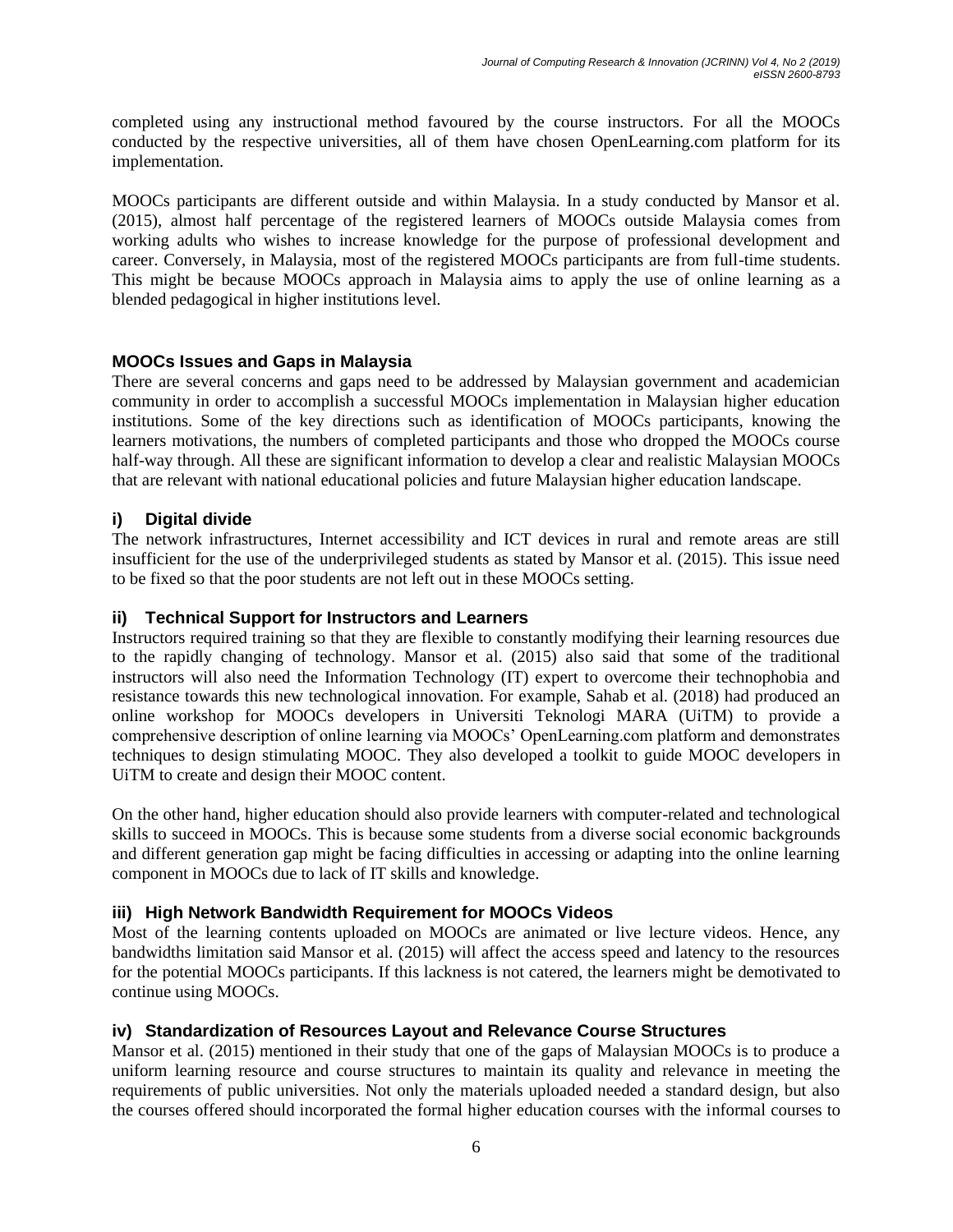sustain its relevancy to the potential MOOCs diverse learners. They added that the informal courses should be created for working adults to cater their educational necessities in professional training and development, interpersonal and self-improvement skills or life-long learning alongside with the Malaysian National Blueprint objective.

#### **v) Constructing Malaysian Local MOOCs Platform**

Malaysia should have its own MOOCs platform and each Malaysian Public Universities (MPU) must hold the responsibility and have the capability to maintain it as recommended by Azhan et al. (2016). This is because the current MOOCs platforms in many MPU are not integrated to each other and we have to follow the terms, conditions and restriction of copyright stipulated by that platform. By developing a home-grown Malaysian MOOCs platform, MOOCs in all MPU can be connected with each other to easily provide standardize learning resources and course structures with a more secure environment. Besides, learners will have more flexibility in choosing and enrolling in any listed courses offered by any Malaysian higher institutions.

### **vi) Absence of Proper Verification and Accreditation for MOOCs Leaners**

Having our own Malaysian MOOCs platform not only for the purpose of standardization, collaboration and interaction, nevertheless, Mansor et al. (2015) cited that it is to facilitate in verification and accreditation processes of a MOOCs participant. By having a standard platform, it would be easier for all Malaysian higher institutions that involve in MOOCs to create and accept the same authentication and certification system formed. In a study by Azhan et al. (2016), they recommended using local university identification and password for authentication purposes in line with the university policy. Furthermore, he also suggested using a learners' performance dashboard system to monitor student's activities, involvement and assessments that can help the instructors in grading and issuing certification of completion.

#### **MOOCs in Malaysian Universities**

Malaysia has realized that in line with the latest technological changes in education, higher education should also make a paradigm shift to traditional methods of teaching and learning. Therefore MOOC has been introduced as a new education innovation in the country's higher education landscape. According to Al-Atabi and Deboer (2014) as well as Mansor et al. (2015), Taylor's University was the first Malaysian higher education institution offering entrepreneurship mini courses as MOOCs in 2013. These mini courses aim to act as pilot study for full university programmes which may be implemented in the future.

Mansor et al. (2015) added that in 2014, five more higher education institutions embarked into MOOCs which consist of four public universities and a private institution. They are Universiti Putra Malaysia (UPM), Universiti Kebangsaan Malaysia (UKM), Universiti Teknologi MARA (UiTM), Universiti Malaysia Sarawak (UNIMAS) and Open University Malaysia (OUM). It is also said that Malaysia in 2014, is the only country that implemented MOOCs at a national scale. These six higher education institutions that started on MOOCs are using a platform based in Sydney, Australia known as OpenLearning.com.

Although Mansor et al. (2015) said that MOOCs globally aim to provide a solution in addressing the need for more universities and to cater the learners' growth in developing countries including countries in Asia; however, Malaysia implemented MOOCs for different reasons. Firstly, MOOCs in Malaysia are directed at supplementing traditional learning and teaching processes at higher education levels to the latest webbased technology to meet the needs of the current generation. Next, we are aware that MOOC in Malaysia is still new and are likely to progress in the coming years, there have been initiative by private higher education institution such as Taylor's University and Open University Malaysia (OUM) to broaden their scope of MOOCs to not only offering academic courses, but as mentioned by Mansor et al. (2015), they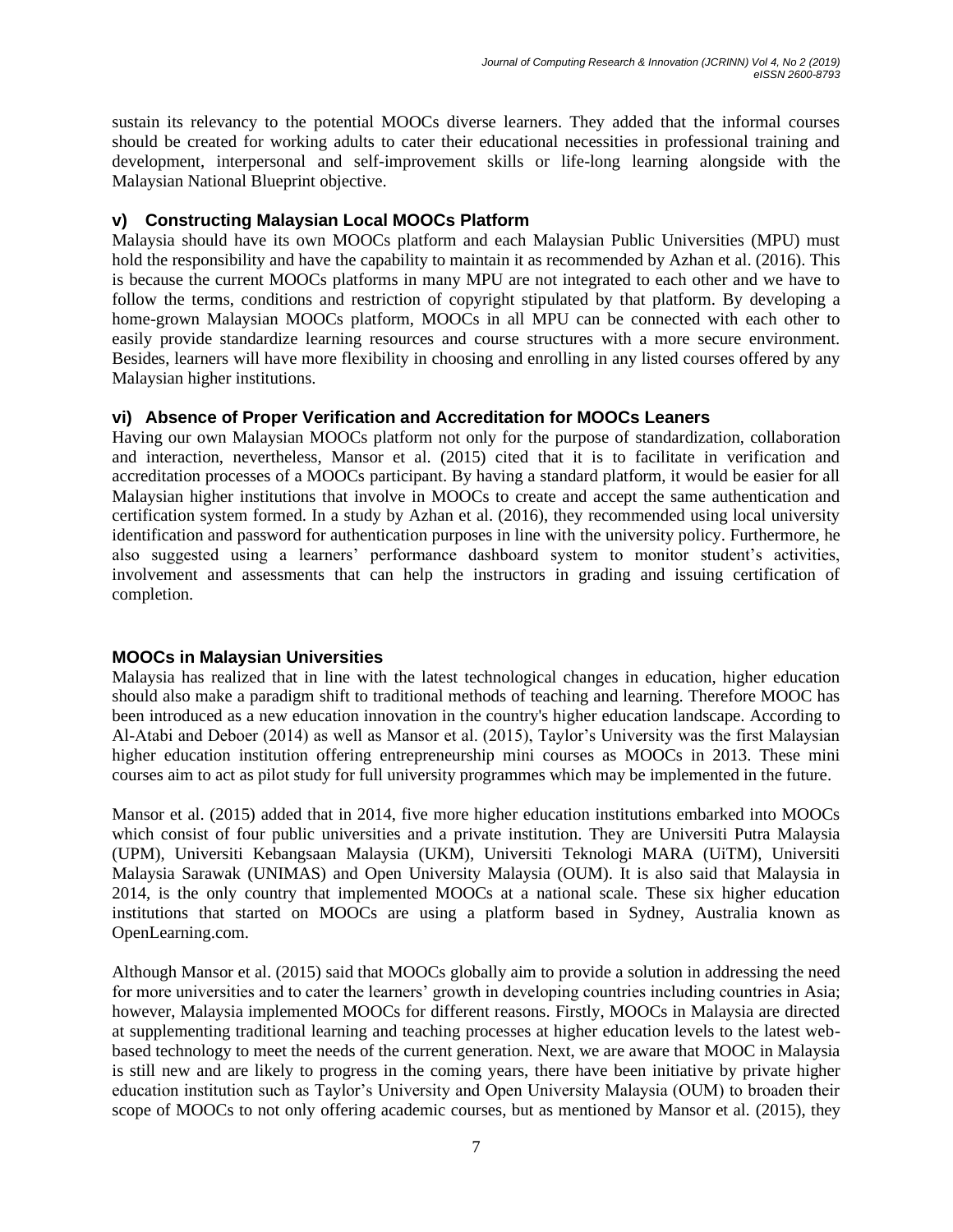also develop MOOCs for informal courses as part of lifelong learning initiative such as Visual and Culinary Arts courses. Finally, MOOC courses in Malaysia hopefully facilitate the general public to explore and try out a new means of obtaining flexible education formally or informal.

#### **MOOCs Acceptance among Malaysian Academicians and its Current Practices**

According to a survey done by Mansor et al. (2015) in their study, among 120 respondents comprising academics in Malaysia, 92% of them believed that the current learning models in higher educational setting are necessary to be changed to meet the present technological advancement and learners need. The study also added the academician strongly agreed that technology and educational innovation are indispensable as a compulsory tool for learning purposes in this modern era. Nevertheless, about half of the instructors feel that MOOCs should not substitute the existing traditional classroom teaching but it will co-exist with the old instructional methods. Malaysia initiative to MOOCs in higher education is still exploratory and is still restricted due to the inadequate infrastructure and access to connect the urban-rural digital divide.

At present, six universities in Malaysia comprising of four public universities that are Universiti Kebangsaan Malaysia (UKM), Universiti Putra Malaysia (UPM), Universiti Teknologi MARA (UiTM) and Universiti Malaysia Sarawak (UNIMAS), as well as two private higher institutions which are Taylor's University and OUM have conducted MOOCs as mentioned by Nordin et al. (2015) as well as Mansor et al. (2016). These four public universities executed a pilot study on compulsory courses for undergraduate students that are courses on Ethnic Relations, Asia and Islamic Civilisation, Introduction to Computer and Introduction to Entrepreneurship. On the other hand, Taylor's University offers entrepreneurship mini courses and informal interests such as visual and culinary arts as MOOCs while Open University Malaysia work together with Apple in providing their MOOCs via iTunes U that are available for iPad and iPhone users.

At the start, only 30 percent of the whole course was implemented using MOOCs hosted by an Australian online learning platform called OpenLearning.com. Mansor et al. (2015) as well as Azhan et al. (2016) said that this learning platform provides a space for educators to deliver teaching and learning resources through video lectures, pdfs, and PowerPoint slides as well as assessments activities to students. Contrarily, Mansor et al. (2015) mentioned that in Open University Malaysia (OUM), they chose iTunes U as their MOOCs platform which offers a similar package as OpenLearning.com, but limited to iPhone and iPad users only. Therefore, instructors create podcast, provides an education segment via OUM's internet radio called iRadio and produce audio books for their visually impaired students as the learning materials. However, all these learning contents in OUM must be developed in compatible Apple devices formats.

All the learning resources and online assessments for the MOOCs learners are developed in-house. Nevertheless, according to Mansor et al. (2015), tertiary institutions involved in the production of materials for MOOC in practice require expert and technical assistance from the university in the field of graphic, multimedia and instructional designing, lecture content developer and language editors.

Azhan et al. (2016) added that by 2020, the Malaysian government aspires to run 15% of all courses in Malaysian Public Universities (MPU) into MOOC courses and wishes to offer a minimum of three MOOCs each year from every MPU.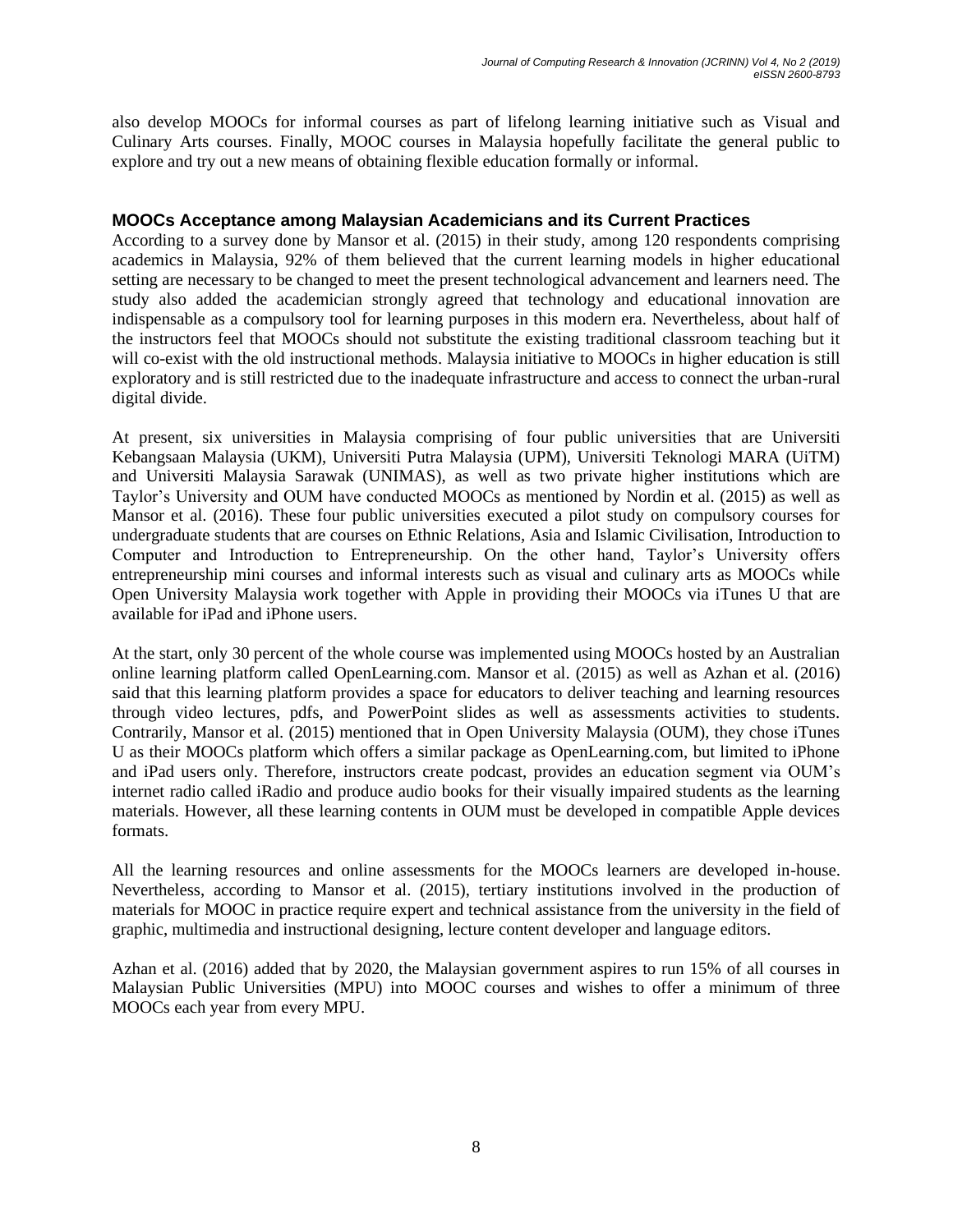# **ASSESSMENT PRACTICES AND PEER GRADING OF MOOCS**

Azhan et al. (2016) said that the MOOCs learners can register and enrol multiple of times in each courses without any validation process required. The students follow the online lectures, watch the videos uploaded, read the course materials provided and join the online discussion with their instructors or peers. Every process is almost the same with the traditional classroom environment as stated by Ardis and Henderson (2012) except that 30% of the teaching and learning process is done online. Students still need to go through course assessments to get the certificate of course completion. As for MOOCs assessments, instructors can evaluate students in various online assessment methods through virtual discussions, forums, online quizzes, automated assessments and peer-reviewed assignments.

Some of the evaluation such as online quizzes and multiple choice questions (MCQ) can be machinegraded automatically. However, for certain assignment, Noguchi and Fujimura (2015) mentioned that they need to be either peer-grading according to the solution rubric prepared by the course instructor, otherwise marked by the course instructor itself or other subject matter experts as stated by Reeves (2013). Noguchi and Fujimura (2015) in their paper explained how the online peer grading system in MOOCs works. This evaluating system consists of five processes as illustrated by Figure 1 and explained in Table 2.



Figure 1: Peer Grading System Overview by Noguchi and Fujimura (2015)

| <b>No</b>     | Process                     | Description                                                                                                                                                                                                                                                                                                                    |  |
|---------------|-----------------------------|--------------------------------------------------------------------------------------------------------------------------------------------------------------------------------------------------------------------------------------------------------------------------------------------------------------------------------|--|
|               | Create a Rubric (Teachers)  | Teachers will upload into the system the contents of an<br>assignment. They will also attach together a solution rubric<br>of the given assignment for peers' reference in grading.                                                                                                                                            |  |
| $\mathcal{P}$ | Assign a Report (Teachers)  | In the physical classroom lesson, the teachers will brief the<br>assignment content, the solution rubric which will be used as<br>a guide for grading and the submission dateline.                                                                                                                                             |  |
| 3             | Submit a Report (Students)  | Assignment reports should be uploaded in accordance of<br>the dateline. Students are allowed to amend their report<br>multiple times as long as not exceeding the dateline<br>stipulated. Once done, students may grade their own report<br>(self-grading) according to the answer rubric, however this<br>action is optional. |  |
| 4             | Peer Grading (Students)     | After assignment report submission, peers are given certain<br>period of time (e.g. a week) to grade by following the<br>solution rubric.                                                                                                                                                                                      |  |
| 5             | Receive Feedback (Students) | Students can view the comment and grade given by their<br>peers. Peers responses can be used as references and<br>quidance for improvement of their future assignment reports.                                                                                                                                                 |  |

| Table 2: Processes involve in Peer Grading System by Noguchi and Fujimura (2015) |  |  |
|----------------------------------------------------------------------------------|--|--|
|----------------------------------------------------------------------------------|--|--|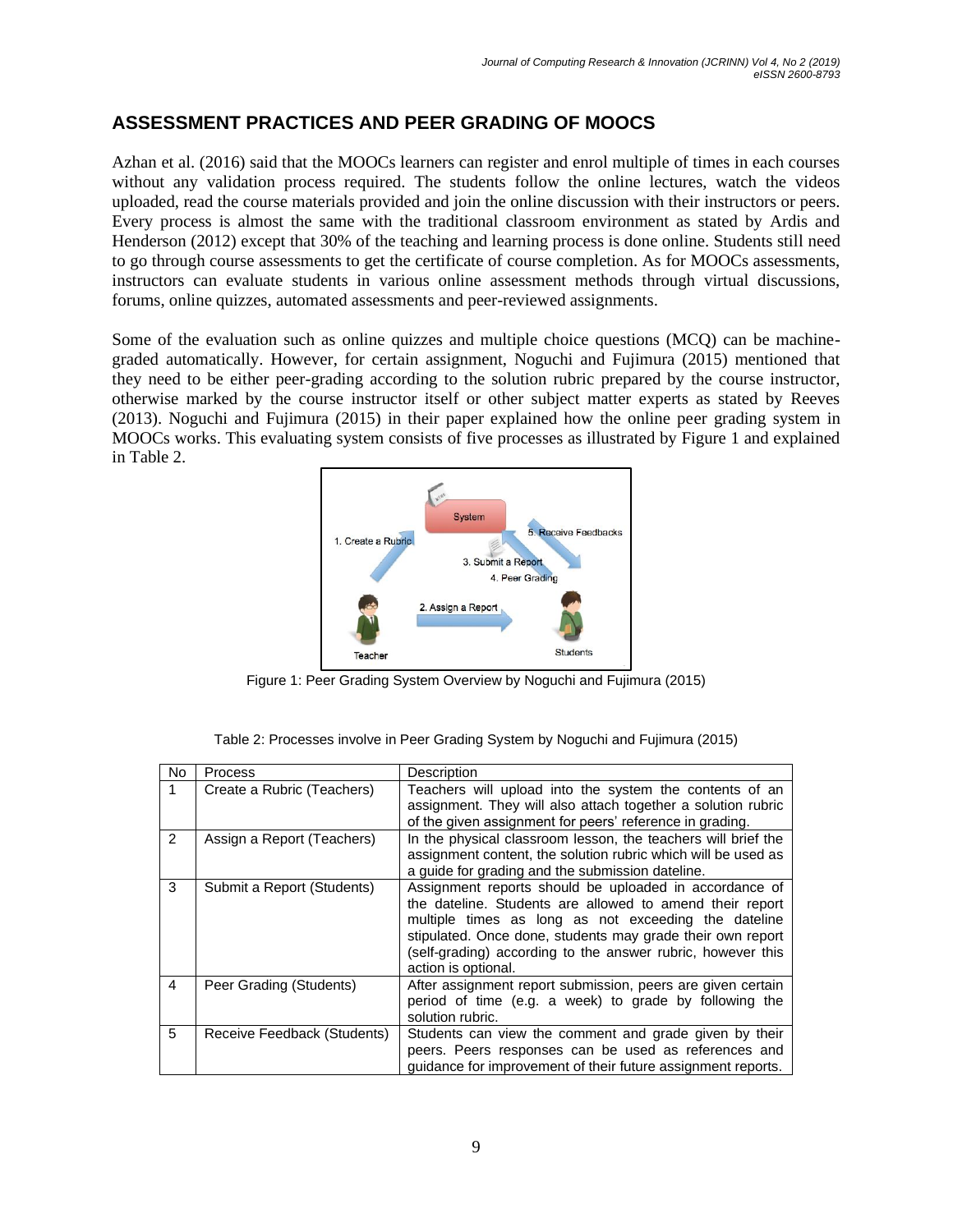At this stage, it is still too early to include any effective assessment methods, quality assurance practices or accreditation process for the implementation of Malaysian MOOCs in those six institutions mentioned earlier. However, since the MOOC courses implemented in all of these institutions is a compulsory course, the assessment component is an important obligation to be measured. As stated by Mansor et al. (2015), at present, Taylor's University offer a certificate of completion for students who completed a full MOOC course while Open University Malaysia is still considering for the best method for evaluating and granting accreditation certificates to its learners.

## **FACTORS OF MOOCs ACCEPTANCE AMONGST LEARNERS**

Previously, we have discussed about MOOCs implementation in Malaysian universities as well as the academic's acceptance. Now, we will explore into MOOCs from the view point of the learners. There are six key factors that need to be considered towards learners' acceptance and readiness to MOOCs as mentioned by Ayub et al. (2017) as well as Fesol and Salam (2016). Firstly, MOOCs facilitate the learning flexibility through self-regulated learning environment. The MOOCs environment will indirectly create independent learners that are able to acquire knowledge without any time limit or any geographical barriers. The flexibility of time, location and the advantages of learning according to our own study pace is the most appealing factors of MOOCs to its learners especially those learners who are occupied with work and family commitment. Besides that, MOOCs is also convenient for slow learners. The online videos, learning materials and recorded lectures can be seen repeatedly by the learners at their own time to fit in their tight schedule, thus it is very helpful and meaningful way of acquiring the knowledge needed. Students can also communicate online and offline with their instructors or peers via convenient and fast manner. If only the lecturers are able to motivate their student to be self-directed and selfdiscipline in their learning, MOOCs will be one of the best and useful mediums to create outstanding human capital for today's higher education system.

Participation and interaction in online learning will be the next factor emphasized by Ayub et al. (2017) as well as Fesol and Salam (2016) in their studies. MOOCs can be a good medium to share ideas, to discuss virtually with peers or instructors, to engage in group collaborative learning and to support interactivity with learners from different backgrounds. Some shy students will prefer online medium to express their ideas easily and comfortably, while some learners needed more time to explore, read and think before writing their comments or providing solution for questions discussed in their real class due to their tight schedule. Therefore, we can sum up that group discussion, online interaction and collaborative learning conveyed through MOOCs is a meaningful way of learning process.

Subsequently, technology constraints play an important role in the success of MOOCs and its student acceptance. Some of the technical problem such as low bandwidth, slow internet speed and software compatibility or device-dependant issues must be addressed so that learners can access MOOCs contents conveniently. Unreliable internet connection and device-dependant learning contents will cause the learners to lose their interest in MOOCs and will increase higher percentage of dropouts for this kind of courses. Since many of the younger generation learners use mobile devices in their daily life, plus most of the materials uploaded on MOOCs consist of videos and audios format, hence any technologically hindrance should be avoided.

User-friendly design of learning material is another significant aspect towards learners' acceptance to MOOCs. According to Ayub et al. (2017), they listed a few criteria to be considered in producing high quality learning contents in MOOCs. The learning resource interfaces should be simple and clear. All the modules should be well-structured by chapters and weekly subtopics. The MOOCs contents should use simple but appealing presentation layout and clear navigation buttons. All the functions and links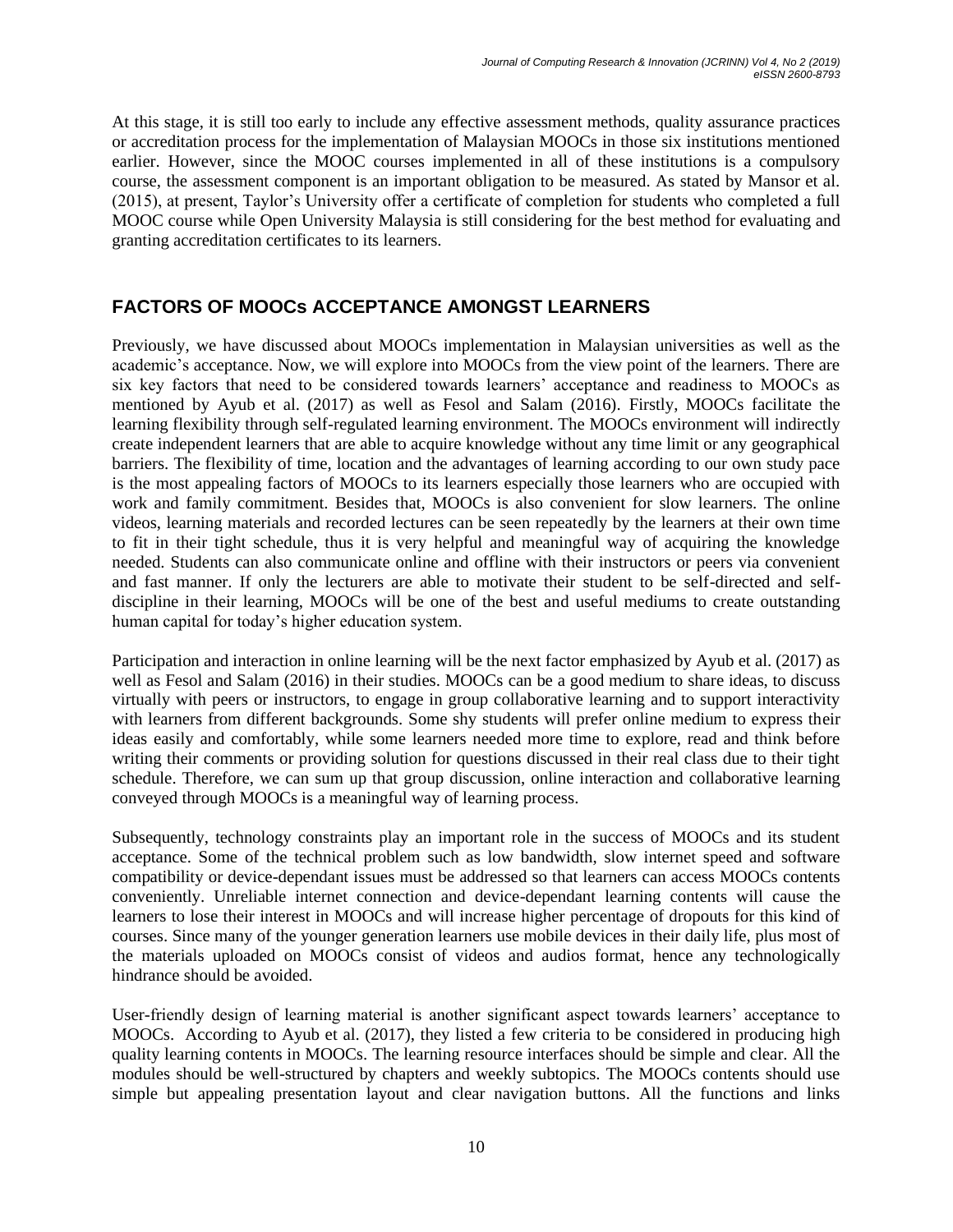provided on the learning materials should not be confusing. As for the information placed on the lecture videos, it should come from good reading materials, precise, easily comprehend, highlighted with important details and elaborated clearly if required for learners' understanding. However, the videos should not be lengthy, preferably within 3 to 15 minute duration per video. The quality and caption of the videos should also be considered.

Ayub et al. (2017) also suggested OpenLearning.com to adopt Facebook format in its platform so that students can comment in the learning modules. Other than that, they also advised OpenLearning to enable all learning videos on MOOCs to be on automated preview mode by streamlining all browsers. In terms of assessments, hands on activities and exercises should be given weekly or at the end of each lesson. Learners also feel that reflection activity at the end of each lesson is a good way to test their understanding. Nevertheless, a few improvements on the assessment should be done, such as the instructions and solution rubrics given should be precise and clear. As for the multiple choice questions, instant response on the choosen answer and a brief explanation after the learners have answered the question is better so that they can learn from their mistakes immediately. All in all, the learning resources, tasks and assessments should accommodate the diverse backgrounds of MOOCs learners.

Ayub et al. (2017) also added that the technical guidance is also a crucial factor to be catered to facilitate the MOOCs learners. The higher institutions involved with MOOCs will need to provide learners with computer-related and technological skills to succeed in MOOCs. We are aware that MOOCs students come from different social economic backgrounds. Moreover, some learners are matured older generation of workers or housewives that might be facing difficulties in adapting into the MOOCs online learning components due to lack of IT skills and knowledge. For that reason, higher education needs to make learners digitally literate by providing technical assistance in MOOCs contents and components.

The final factor highlighted by Fesol and Salam (2016) is the dependency on classroom teaching. It is undeniable that traditional classroom setting has long been creating a meaningful and comfortable faceto-face interaction between students and instructors. At this stage, the students feel that online learning has not been able to entirely substitute traditional learning methods. It can be observed that students who are not confident to become independent learners or have negative attitude towards online learning will be less prepared to accept MOOCs. On the other hand, students who prefer technology, who are up to face new challenges and have high level of self-independence will be ready to attempt MOOCs. Fesol and Salam (2016) said that the interactive contents and stimulating online activities such as lecture videos, tutorial videos, online quizzes and virtual group discussion are able to solve this anxiety and uncertainty.

Nevertheless, whatever the perception of a student on MOOCs, it is important to understand their readiness and acceptance to MOOCs since they are the users of this technology. If these factors are not properly catered, MOOCs will be another ineffective innovation which will only be used momentarily in the higher education system. According to a recent paper by Yang et al. (2017), system quality, course quality and service quality are three most important credentials of the continuance intention of MOOCs participants. They proposed a research model to investigate the quality factors that support the acceptance and continuation motivation for MOOCs participants as seen in Figure 2.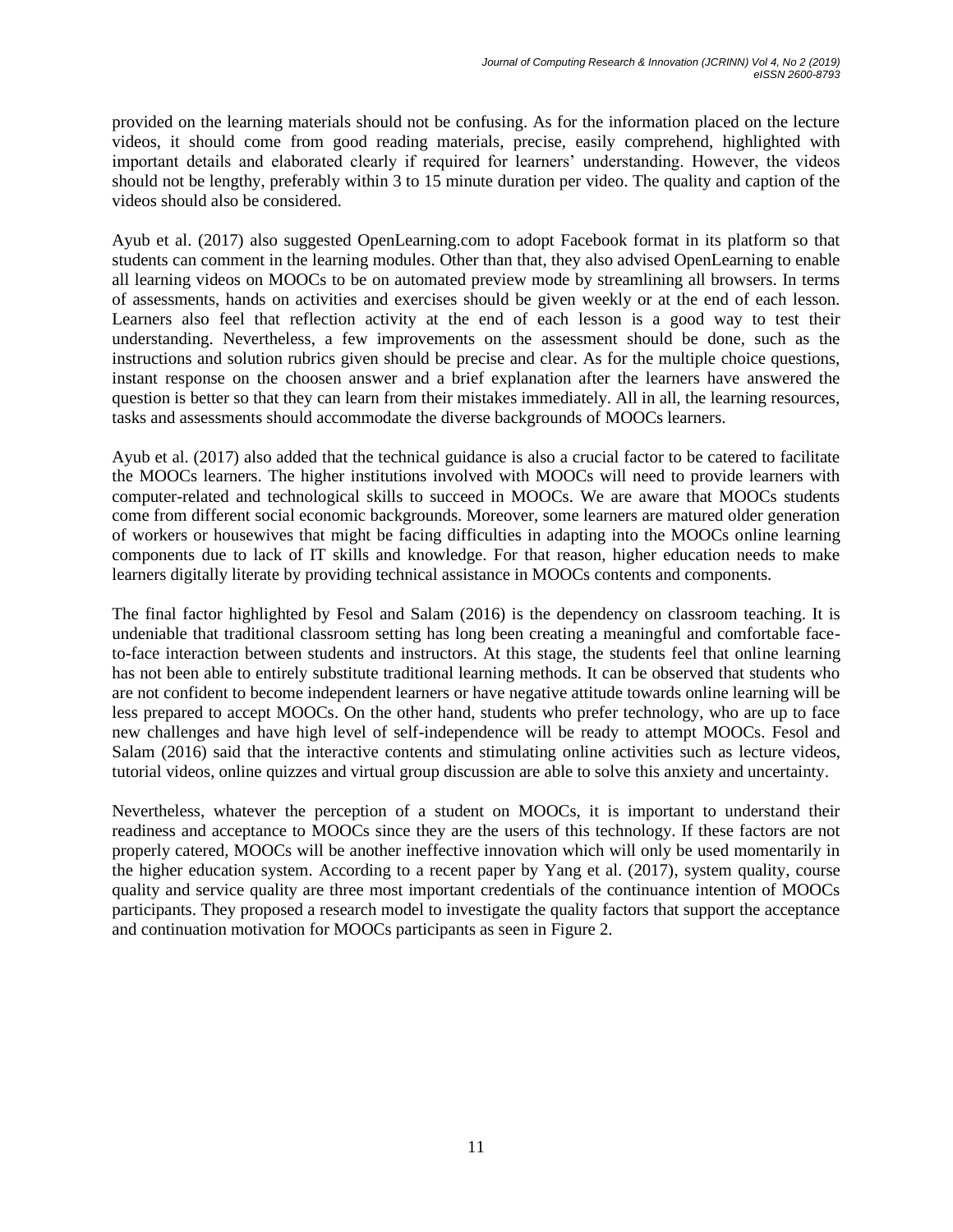

Figure 2: Research model by Yang et al. (2017)

From their study, they come up with three core recommendations. It is unquestionable that human interaction plays a crucial role in providing a high quality service, thus, MOOCs developers are advised to try their very best to cater in personalization of learners' diverse learning styles. In terms of maintaining the course quality, Yang et al. (2017) suggested comprehensive, clear and related course information and course materials of a MOOC course. They advised using graphical illustration for further understanding wherever appropriate. Finally, developing suitable system functionalities for both instructors and learners used are important features for preserving good system quality. This factor should be taken care of by MOOCs platform operators.

## **FUTURE DIRECTIONS AND CONCLUSION**

Massive Open Online Courses (MOOCs) offer a flexible online educational system for diverse learners' qualification and backgrounds by providing them more freedom in terms of learning time, self-paced study and place. With the availability of Internet connection, MOOCs learners are able to register as a participant of an online course, access and watch all the MOOCs lecture videos multiple times, try all the activities provided, complete all the assessment given and discuss with peers as well as their instructors virtually.

In this paper, we have discussed the fundamental concept of MOOCs, its benefits and shortcomings as well as issues and gaps that need to be addressed. We also explained about MOOC implementation in Malaysian universities and also perceived the acceptance of MOOCs amongst learners and the academicians. We also gathered many significant suggestions and future directions from studies as early as 2012 until the recent research done in 2018 in producing more effective MOOCs.

Rather than comparing MOOCs with the traditional mode of instructions in higher learning environment, an earlier study done by Reeves (2013) suggested the researchers to concentrate on making online, blended and traditional classroom learning works harmoniously through a solid educational framework. As MOOCs progresses during the years, in a study by Nordin et al. (2015), they foresee the importance of accessing the learning style of MOOCs participants and their adaptive feedbacks. They recommended these two significant items to be measured and implemented at three stages which are pre-mooc, during mooc and post-mooc. The finding of these researches can be very useful in personalizing suitable learning materials and tasks for individual learners according to their learning preferences. Hence, the higher education institutions through the teaching instructors are able to offer an engaging learning experience through effective online learning medium and developing motivated independent learners. Once educators manage to tailor their teaching materials and learning resources in line with their students learning styles,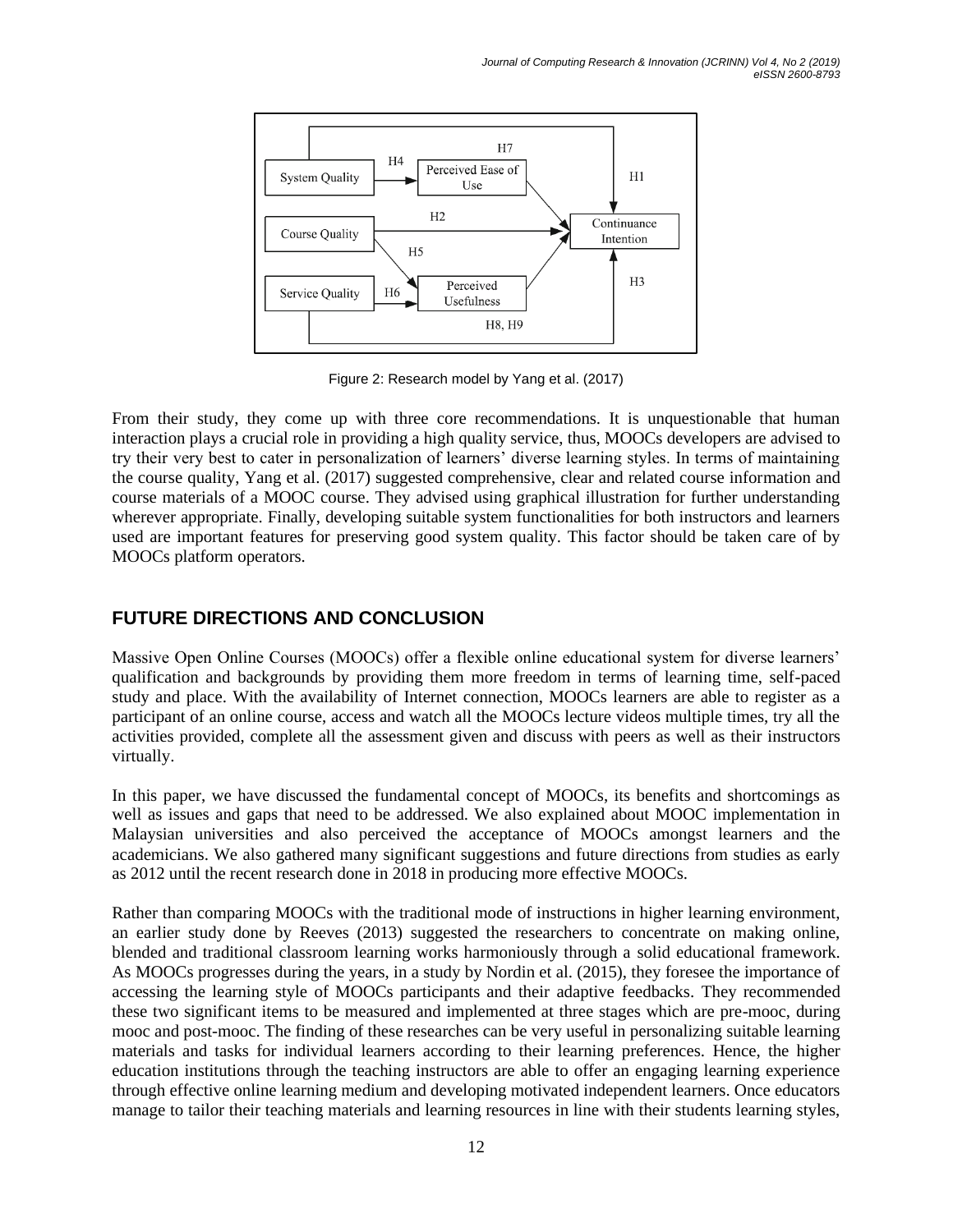Fesol and Salam (2016) proposed the researchers to analyse the acceptance and readiness of learners towards MOOCs implementation and also measure MOOCs effectiveness. The suggested studies are essential criteria in implementing successful MOOCs at higher education institutions.

At present, MOOCs is still at an early stage and is evolving rapidly in positive directions. Although MOOCs in Malaysia is not replacing the traditional classroom teaching instead complementing the existing pedagogical methods, Malaysian higher education institutions need to identify methods to maintain the success of MOOCs, to preserve the quality aspects of the course and to produce effective teaching, learning and certification practices. It is hope that MOOCs will play a significant role in providing lifelong learning experiences in an open context to diverse potential learners in a very convenient and flexible manner.

## **REFERENCES**

- Abedi, M., & Beikverdi, A. (2012). *Rise of massive open online courses*. Paper presented at the 4th International Congress on Engineering Education – Improving Engineering Education: Towards Sustainable Development, Penang. pp. 84–87.
- Al-Atabi, M., & Deboer, J. (2014). Teaching entrepreneurship using Massive Open Online Course (MOOC). *Technovation*, *34*(4), 261-264. doi: 10.1016/j.technovation.2014.01.006
- Ardis, M. A., & Henderson, P. B. (2012). Software engineering education (SEEd): Is software engineering ready for MOOCs? *ACM SIGSOFT Software Engineering Notes, 37*(5), 14–14. doi: 10.1145/2347696.2347720
- Ayub, E., Wei, G.W., & Yue, W.S. (2017). *Exploring Factors Affecting Learners' Acceptance of MOOCs Based on Kirkpatrick's Model*. Paper presented at the 8th International Conference on E-Education, E-Business, E-Management and E-Learning, New York, NY, USA. pp. 34–9.
- Azhan, M. H. B. N., Saman, M. Y. B. M., & Man, M. B. (2016, March 22-23). *A Framework for Collaborative Multi-Institution MOOC Environment.* Paper presented at the International Conference on Internet of things and Cloud Computing, Cambridge, United Kingdom.
- Dahlan, A.R.A., Juhari, S.S., & Shafiee, A.S.A. (2015). MOOCs at International Islamic University Malaysia. *International Journal of Computer Science and Information Technology Research*, *3*(2), 140-149
- Fesol, S.F.A., & Salam, S. (2016). Towards MOOC for Technical Courses: A Blended Learning Empirical Analysis. *International Journal on Advanced Science, Engineering and Information Technology*, *6*(6), 116-121.
- Gamage, D., Fernando, S. & Perera, I. (2015, August 24-26). *Quality of MOOCs: a review of literature on effectiveness and quality aspects.* Paper presented at the 8th International Conference on Ubi-Media Computing (UMEDIA), Colombo. pp. 224-229.
- Mansor, F., Latifah, A. L., & Amina, M. (2015). *MOOCs in Malaysia: A preliminary case study.* Paper presented at the E-ASEM Forum: Renewing The Lifelong Learning Agenda for The Future, Bali, Indonesia.